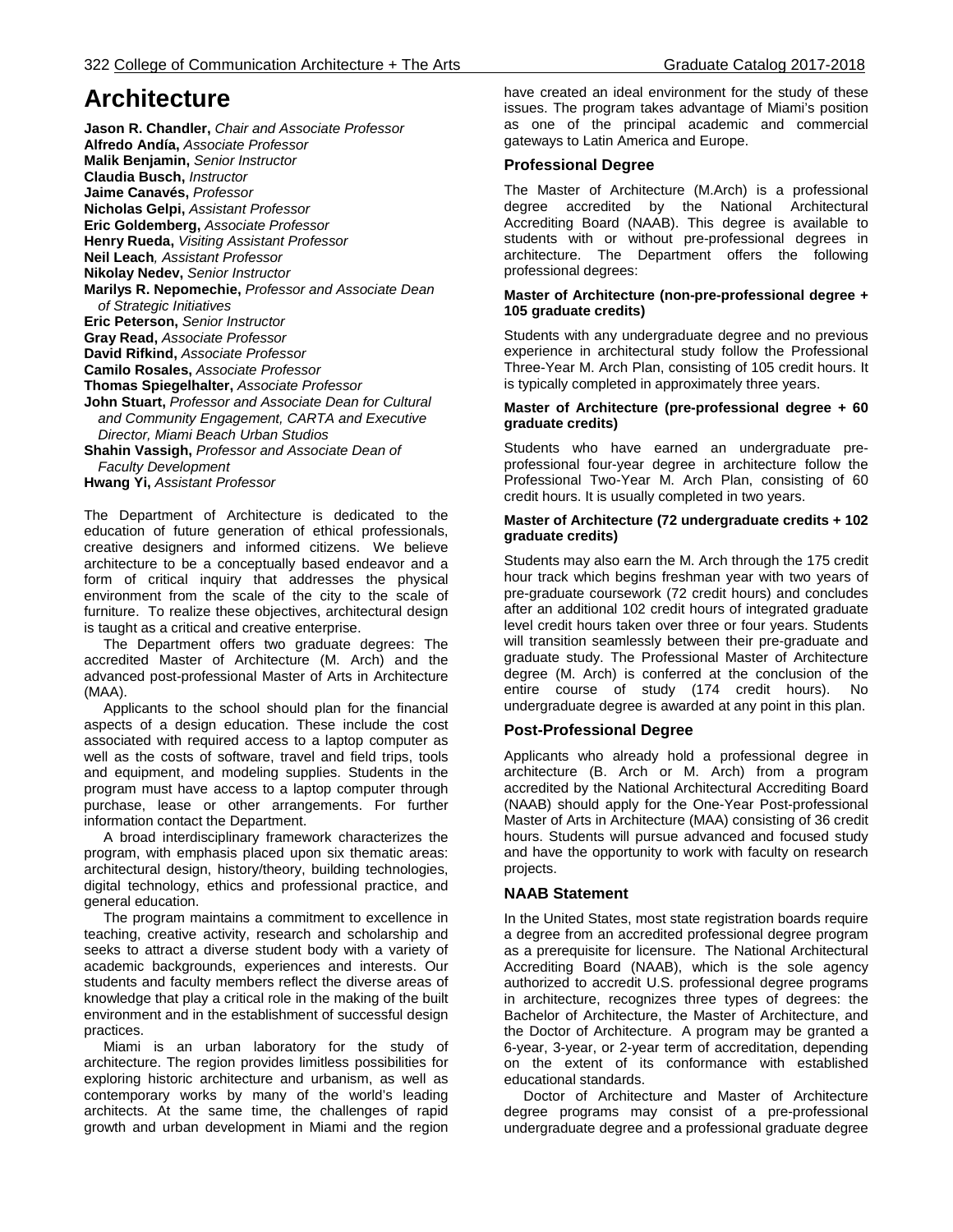that, when earned sequentially, constitute an accredited professional education. However, the pre-professional degree is not, by itself, recognized as an accredited degree.

 Florida International University, College of Architecture and The Arts, Department of Architecture offers the following NAAB-accredited degree programs:

**Master of Architecture (72 undergraduate credits + 102 graduate credits)**

**Master of Architecture (pre-professional degree + 60 graduate credits)**

**Master of Architecture (non-pre-professional degree + 105 graduate credits)**

Next accreditation visit for all programs: 2017

# **Ownership of Student Work**

Student work, submitted to the Department in satisfaction of course or degree requirements, becomes the physical property of the Department. However, students retain all rights to the intellectual property of such work. This work may include papers, drawings, models, and other materials. The Department assumes no responsibility for safeguarding such materials. At its discretion, the Department may retain, return, or discard such materials. The Department will not normally discard the materials of currently enrolled students without giving the student a chance to reclaim them.

# **Admissions Requirements for all Professional Graduate Degrees in the Department of Architecture**

All applicants must meet University graduate admissions requirements. Applicants to the Department of Architecture degree programs must also submit a portfolio of creative work for review.

 The portfolio review examines evidence of creative ability, academic success, and professional achievement. It is an important component of the admissions process. Please contact the Department of Architecture for specific portfolio requirements. The deadline for portfolio submission is February 1st of each year. Portfolios submitted after this date will be considered if studio space is available.

 Students who have successfully completed the portfolio review process must also meet the minimum requirements of an undergraduate degree from an accredited college or university with undergraduate grade point average (GPA) of 3.0 on a 4.0 scale, or hold a graduate degree from an accredited institution or have completed the entirety of the pre-graduate component of the Department's Accelerated MArch track to be fully admitted in the graduate program. When the academic record is less than 3.0 GPA, official Graduate Record Examination (GRE) scores is required.

# **Progression Requirements**

No grade below a 'C' will be accepted for graduation in required courses or professional electives.

# **Study Abroad**

Study abroad is an important component of the Department of Architecture. Our study abroad center is located in Genoa, Italy. The Genoa center is ideally situated in the historic center of the city in a renovated former convent dating from the  $13<sup>th</sup>$  century. During the semester abroad in Italy, students are afforded an opportunity to study those artistic, architectural, landscape and interior spaces and artifacts that have long been acknowledged for their exceptional and enduring value to culture. In addition to study abroad in Genoa during the Fall semester, study abroad opportunities are frequently made available during the summer.

# **Miami Beach Urban Studios (MBUS)**

MBUS offers architecture students a unique opportunity to study in one of the nation's most vibrant and artistic urban centers. While studying at MBUS, students gain valuable professional experience working with local design practitioners, and with innovative public and private organizations in the area. Located in the iconic 420 Lincoln Road building, MBUS provides architecture students expansive gallery/exhibition spaces, design studios, and classroom space, that encourage collaborative explorations with students studying in other areas of study within the College of Architecture and The Arts, including: Music, Art, Art History, Theater, and Communication Arts. MBUS provides students with a base from which they may explore local fine arts, designs, performances, museums and galleries, including FIU's The Wolfsonian-FIU, located only blocks away. Important areas of study for architecture students at MBUS include, but not limited to, Sustainability, Historic Preservation, Urbanism, Hospitality Design, Community Design, and Architecture and Real Estate Development.

# **Master's Project/Thesis Requirement**

Graduate students in all masters degree programs are required to undertake a master's project or a master's thesis as part of their course of study in the Department of Architecture.

# **Master of Architecture**

# *Professional Degree Tracks* **(Accredited by NAAB)**

# **THREE-YEAR TRACK – 105 Credits**

A professional degree for students with a Bachelor of Arts or a Bachelor of Science, or equivalent, from an accredited institution.

# **Degree Track (105)**

| Prerequisites: (11)                |                                              |   |
|------------------------------------|----------------------------------------------|---|
| PHY 2053                           | Physics w/o Calculus                         | 4 |
| MAC 2147                           | Pre-Calculus                                 | 4 |
| ARC 4058                           | <b>Fundamentals of Digital Design</b>        | 3 |
| First Year (Fall Semester): (15)   |                                              |   |
| ARC 5075                           | Formative Studio I                           | 6 |
| ARC 5711                           | History of Design from Antiquity to          |   |
|                                    | Middle Ages                                  | 3 |
| ARC 5249                           | Introduction to Design Theories              | 3 |
| ARC 5612                           | <b>Environmental Systems in Architecture</b> |   |
|                                    |                                              | 3 |
| First Year (Spring Semester): (18) |                                              |   |
| ARC 5076                           | Formative Studio 2                           | 6 |
| ARC 5733                           | History of Design Renaissance to 1840        | 3 |
| ARC 5582                           | <b>Structures 1</b>                          |   |
| ARC 5582L                          | Structures 1 Lab                             |   |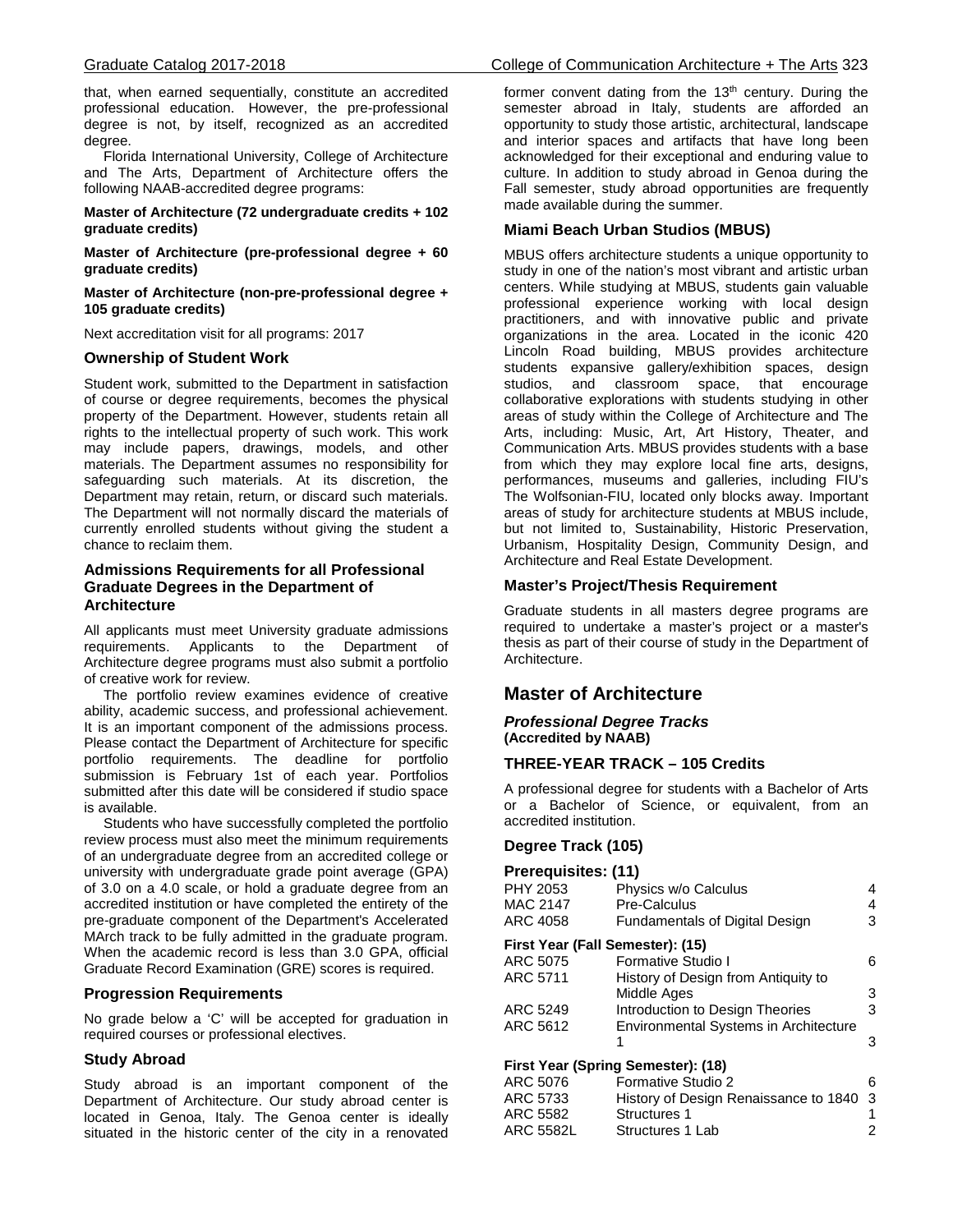### 324 College of Communication Architecture + The Arts

| ARC 5467<br>SPC 5066               | Materials and Methods of Construction<br><b>Presentation Skills for Architects</b> | 3<br>3                  |
|------------------------------------|------------------------------------------------------------------------------------|-------------------------|
|                                    | First Year (Summer Semester): (15)                                                 |                         |
| ARC 5077                           | Formative Studio 3                                                                 | 6                       |
| ARC 5554                           | Structures 2                                                                       | 1                       |
| ARC 5554L                          | Structures 2 Lab                                                                   | $\overline{\mathbf{c}}$ |
| <b>ARC 5176C</b>                   | <b>Computer Practice II</b>                                                        | 3                       |
| <b>ARC Directed Elective</b>       |                                                                                    | 3                       |
|                                    | Second Year (Fall Semester): (15)                                                  |                         |
| ARC 5361                           | Integrated Comprehensive Design                                                    | 6                       |
| <b>ARC 5205</b>                    | Adv. Design Theories                                                               | 3                       |
| ARC 5483                           | <b>Integrated Building Systems</b>                                                 | 3                       |
| <b>ARC 5744</b>                    | History of Design from the XIX Century                                             |                         |
|                                    | to Present                                                                         | 2                       |
| <b>ARC 5744L</b>                   | History of Design from the XIX Century                                             |                         |
|                                    | to Present Lab                                                                     | 1                       |
|                                    | Second Year (Spring Semester): (12)                                                |                         |
| ARC 5362                           | Architectural Design 9: Sustainable                                                |                         |
|                                    | Practices                                                                          | 6                       |
| ARC 5555                           | Structures 3                                                                       | 1                       |
| <b>ARC 5555L</b>                   | Structures 3 Lab                                                                   | $\overline{2}$          |
| ARC 5621                           | <b>Environmental Systems in Architecture</b>                                       |                         |
|                                    | 2                                                                                  | 3                       |
|                                    | Third Year (Fall Semester) (Miami or Genoa Italy): (15)                            |                         |
| ARC 6356                           | Architectural Design 10                                                            | 6                       |
| <b>ARC Directed Elective</b>       |                                                                                    | $\frac{3}{3}$           |
| <b>ARC Directed Elective</b>       |                                                                                    |                         |
| <b>ARC Directed Elective</b>       |                                                                                    | 3                       |
| Third Year (Spring Semester): (15) |                                                                                    |                         |
| ARC 6970                           | Master's Project                                                                   | 6                       |
| ARC 6280                           | <b>Professional Office Practice</b>                                                | 3                       |
| <b>ARC Directed Elective</b>       |                                                                                    | 3                       |
| <b>ARC Directed Elective</b>       |                                                                                    | 3                       |
| TWO-YEAR TRACK - 60 Credits        |                                                                                    |                         |
|                                    |                                                                                    |                         |

A professional track for students who have completed a 4 year pre-professional Bachelor of Arts in Architecture or Bachelor of Architectural Studies degree.

# **Degree Track (60)**

# **First Year (Fall Semester): (15)** Integrated Comprehensive Design 6

| ARC 5205                                            | Adv. Design Theories                      | 3 |
|-----------------------------------------------------|-------------------------------------------|---|
| ARC 5483                                            | <b>Integrated Building Systems</b>        | 3 |
| ARC 5554                                            | Structures 2*                             | 1 |
| <b>ARC 5554L</b>                                    | Structures 2 Lab*                         | 2 |
|                                                     | First Year (Spring Semester): (15)        |   |
| ARC 5362                                            | Architectural Design 9: Sustainable       |   |
|                                                     | Practices                                 | 6 |
| ARC 5555                                            | Structures 3 <sup>*</sup>                 | 1 |
| <b>ARC 5555L</b>                                    | Structures 3 Lab*                         | 2 |
| ARC 5621                                            | Environmental Systems in Architecture     |   |
|                                                     | 2*                                        | 3 |
| <b>SPC 5066</b>                                     | <b>Presentation Skills for Architects</b> | 3 |
|                                                     | First Year (Summer Semester): (3)         |   |
| ARC 5176C                                           | <b>Computer Practice II</b>               | 3 |
| Second Year (Fall Semester) (Miami or Genoa Italy): |                                           |   |
| (12)                                                |                                           |   |
| ARC 6356                                            | Architectural Design 10                   | 6 |
| ARC 5744                                            | History of Design from the XIX Century    |   |
|                                                     |                                           |   |

to Present\* 2

| Graduate Catalog 2017-2018 |  |
|----------------------------|--|
|----------------------------|--|

| ARC 5744L                           | History of Design from the XIX Century |   |
|-------------------------------------|----------------------------------------|---|
|                                     | to Present Lab*                        |   |
| <b>ARC Directed Elective</b>        |                                        | 3 |
| Second Year (Spring Semester): (15) |                                        |   |
| ARC 6970                            | Master's Project                       | 6 |
| ARC 6280                            | <b>Professional Practice</b>           | 3 |
| <b>ARC Directed Elective</b>        |                                        | 3 |
| <b>ARC Directed Elective</b>        |                                        | 3 |
|                                     |                                        |   |

\*May be replaced with ARC elective if the content of these courses has been satisfied in the pre-professional degree program. A minimum of one of these 3 credit classes is to be satisfied in the pre-professional degree program.

# **Master of Arts in Architecture - 36 credits**

### *Post-Professional Degree* **(Not eligible for accreditation by NAAB)**

The Master of Arts in Architecture is a 36-credit postprofessional degree program that enables students to pursue advanced studies in three areas: theory, applied research and special topics in practice. Individual areas of concentration are pursued through course work and independent study and may include the philosophy and history of design, digital technologies and visualization, mapping, technology, sustainability, neuroscience and architecture, furniture and industrial design, advanced topics in design and sustainable development. These concentration areas are supported by focus topics in the FIU SOA curriculum and allow students to pursue advanced research combining cross-disciplinary course work with faculty areas of specialization.

### **Admission Requirements**

The following is in addition to the University's graduate admission requirements:

- 1. Applicants seeking admission to the program must have either an accredited Professional BArch degree with a 3.0 GPA or an accredited Professional March degree.
- 2. Applicants seeking admission to the program must have either an accredited Professional BArch degree with a 3.0 GPA based on the last 60 hours of undergraduate study or an accredited Professional March degree.
- 3. Applicants must submit a portfolio of creative work for review. The portfolio review examines evidence of creative ability, academic success, and professional achievement.
- 4. Applicants must submit three letters of recommendation.
- 5. Applicants must submit a Statement of Intent clearly indicating which area of specialization they intend to pursue and why. The statement should include the applicant's qualifications for research and a brief outline of their intent and goal. The statement should demonstrate the applicant's intellectual merit and motivation for pursuing advanced study. Applicants will be evaluated on strength of their statement, personal achievement, and their commitment to making a meaningful contribution to the field through their research.
- Applicants must submit a writing sample that demonstrates the candidates' written communication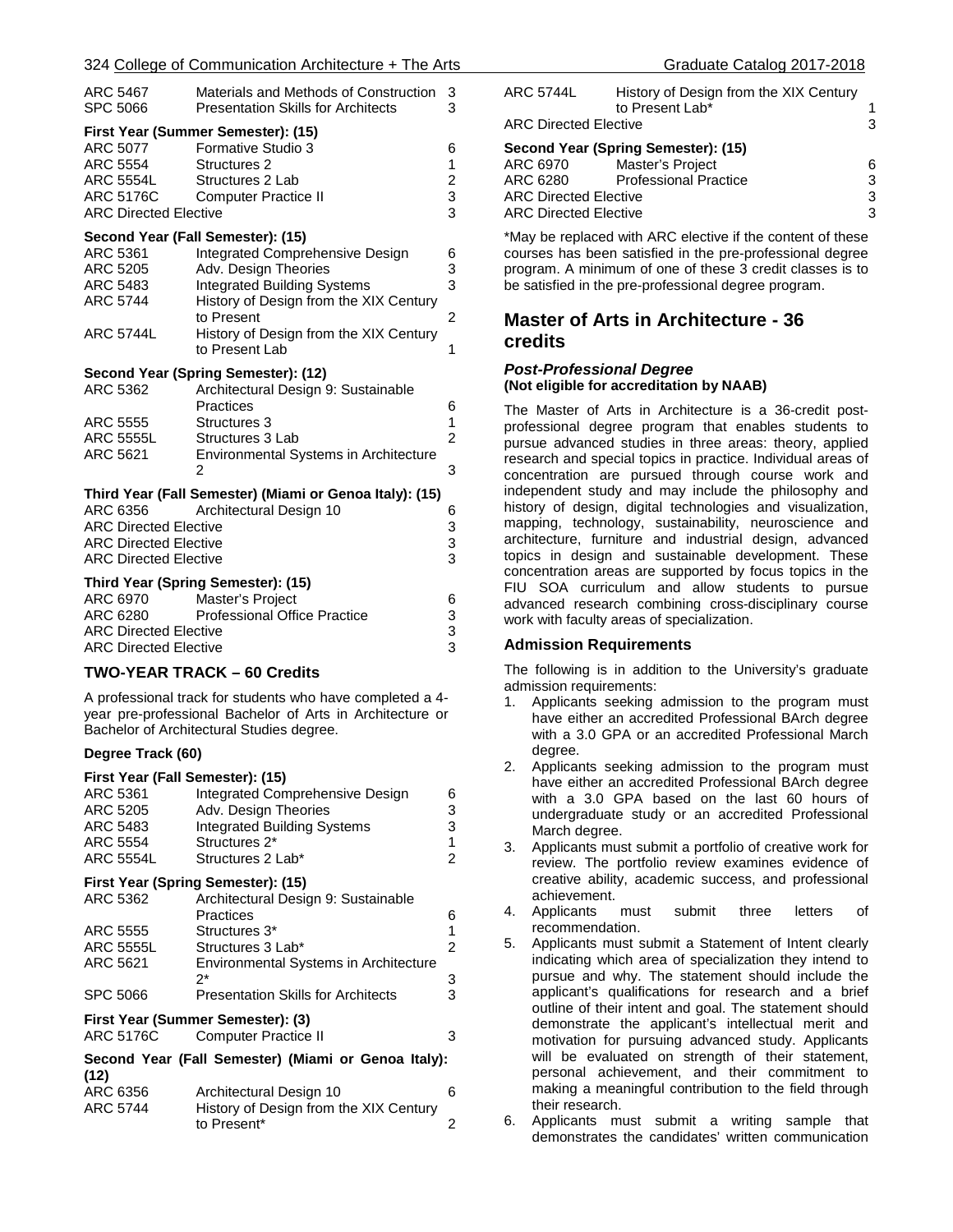skills. The sample should be illustrative of their writing and does not have to be related to the proposed area of specialization.

### **Graduation Requirements**

The degree will be conferred when the following conditions are met:

- 1. Recommendation of the Primary Advisor and faculty of the Department.
- 2. Certification provided by the Department Chair, College Dean, and University Graduate School that all degree requirements have been met.
- 3. Completed undergraduate course deficiencies if specified at admission with no grades below a "C" and a GPA ≥ 3.0.
- 4. No grade below a "C" will be accepted for graduation in required course or professional electives.
- 5. Completed Research Option.

# **Areas of Specialization**

Students may choose a course of study that is either studio-based or non-studio-based. Any of the following areas of specialization may be chosen for either a studiobased or non-studio-based course of study.

- I. Theoretical Research: Aesthetics and Politics, History and Philosophy of Design
- II. Applied Research: Digital Technologies and Visualization, Mapping with a GIS Certificate Option, Technology and Sustainability, Furniture and Industrial Design, Neuroscience and Architecture, Advanced Design Studies
- III. Advanced Topics in Design

### **Course Requirements**

Students in both studio-based and non studio-based options are assigned a primary faculty advisor upon entering who will work with them to formulate a formal course of 36 credit hours of study that is closely tailored to her or his specific area of specialization and directed by the primary faculty advisor.

 All MAA students must take ARC 6947 Research Methods (3) in the first semester and ARC 6948 MAA Capstone in the last semester. The remainder of the courses shall be chosen from the electives in consultation with the student's primary advisor. A total of fifteen hours may be taken from courses offered by other departments.

### **Research Options**

#### **Non Studio-Based Research**

Students seeking to conduct non studio-based research have the option to complete either a thesis or a research project.

 Students opting to complete a thesis must submit a thesis proposal prior to their final semester. A copy of the proposal signed by the primary advisor must be submitted for approval to the Advanced Studies Committee. Students are permitted to register for the final term once the thesis proposal is approved. The primary advisor must be a full-time faculty member of the Department of Architecture. All Master's Theses must follow FIU University Graduate School Guidelines. Students opting to complete a thesis must enroll in the following course in their final semester:

ARC 6971 Master's Thesis 6

Students opting to complete a non studio-based master's project must submit a master's project proposal prior to their final semester. The primary advisor will determine guidelines for the master's project. Prior to registering for the final semester a copy of the proposal signed by the primary advisor must be submitted for approval to the Advanced Studies Committee. Students are permitted to register for the final term once the research proposal is approved. The primary advisor must be a full-time faculty member of the Department of Architecture. All students on this track must enroll in the following course in their final semester:<br>ARC 6906

Independent Study 6

### **Studio-Based Research**

Students opting to complete a studio-based master project must register for the following course in their final semester of study:

ARC 6970 Master's Project 6

### **Study Abroad programs may be included in this degree in consultation with the student's primary advisor.**

### **Healthcare Design Track**

This track prepares students with a specialized healthcare design expertise. Students will interact with a variety of stakeholders to co-create spatial contexts in partnership with related academic disciplines (nursing, medicine, public health, occupational therapy, computer science and bio-medical engineering), health care professionals (interior architecture firms), and healthcare facilities (hospitals and nursing homes). The program is designed to provide students with research expertise, problemsolving skills, healthcare design thinking and prototyping skills while engaging with a multicultural urban community.

#### **First Year (Fall Semester)**

| ARC 6947<br>ARC 6xxx<br>ARC 6xxx<br>NGR/HAS | <b>Research Methods</b><br>Design Thinking and. Creative Process<br>Env. & Behavior Theory<br>Directed Elective* | З<br>3<br>3<br>3 |
|---------------------------------------------|------------------------------------------------------------------------------------------------------------------|------------------|
| <b>First Year (Spring Semester)</b>         |                                                                                                                  |                  |
| ARC 6386                                    | <b>Healthcare Design 1</b>                                                                                       | 6.               |
| ARC 5695                                    | Environmental Sys. for Healthcare                                                                                |                  |
|                                             | Environments                                                                                                     | 3                |
| ARC 6257                                    | Health care Theory                                                                                               | 3                |
| Second Year (Fall Semester)                 |                                                                                                                  |                  |
| ARC 6387                                    | Healthcare Design Studio 2                                                                                       | 6                |
| ARC 6948                                    | <b>MAA Capstone</b>                                                                                              | 6                |

\*NGR 7830, Research in Health Care for Multicultural, Diverse, and Vulnerable Populations or HSA 6205, Hospital and Health Facilities Organization

# **Certificate in History, Theory and Criticism of Architecture**

The Graduate Certificate in History, Theory and Criticism of Architecture offers exceptional students from the School of Architecture and throughout the university community a chance to follow a rigorous course of study in history, theory and criticism, including a required seminar devoted to research methodologies. For architecture students, we offer the further option of a pedagogical apprenticeship,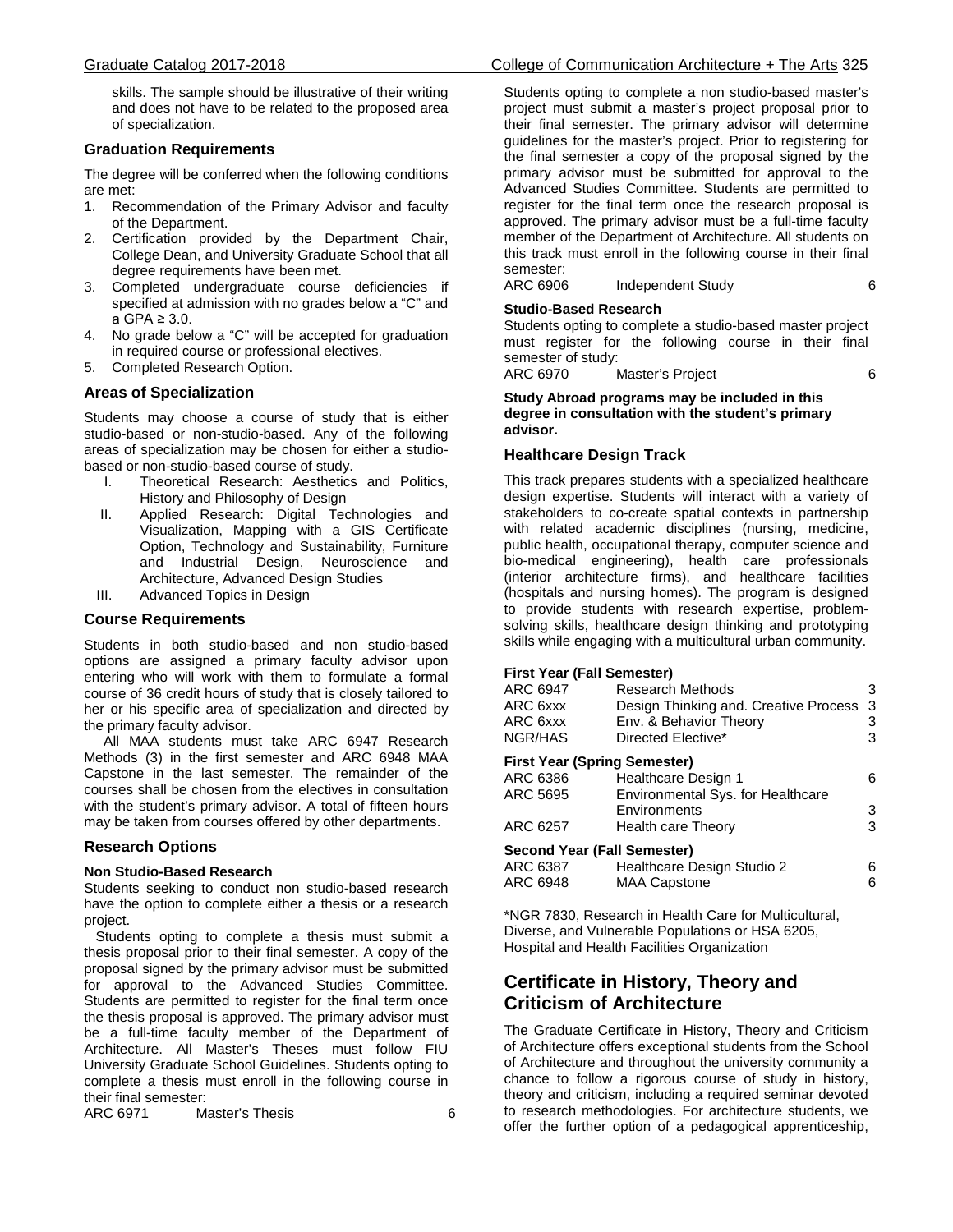where faculty members mentor students seeking to become teachers. For students outside the School of Architecture, we offer an opportunity to supplement their studies in history, anthropology, environmental science, art history, literature, area studies and other fields with an intense and systematic engagement with cultural production and the visual arts. The certificate program helps students hone their critical skills as they generate new knowledge and embark on self-directed research. Students admitted to a graduate degree program at FIU may apply for admission to the Graduate Certificate in History, Theory and Criticism of Architecture. This certificate program is open to degree-seeking students only.

# **Certificate Requirements**

Participants must fulfill the requirements outlined for the Graduate Certificate in History, Theory and Criticism of Architecture and complete each course with a satisfactory grade.

#### **Program Requirements (18 credits): Required Courses: (9 credits)**

| ARC 5205 | <b>Advanced Design Theories</b>        |
|----------|----------------------------------------|
| ARC 5744 | History of Design from the XIX Century |
|          | to Present                             |
| ARC 6947 | Graduate Research Methods (offered     |
|          | during fall semester)                  |

### **Electives: (9 credits)**

The nine remaining credits hours may be drawn from a variety of courses. The following list represents examples of elective courses appropriate for the completion of the certificate program. Students should consult with faculty and advisors since new courses are frequently added. Up to six course credits in departments other than architecture may be included, as approved by the graduate advisor.

| ARC 5035<br>ARC 5381 | Film and the Architecture of Modern Life<br>Architecture and the Performing Arts |
|----------------------|----------------------------------------------------------------------------------|
| ARC 5396             | Case Studies in Architecture                                                     |
| ARC 5711             | History of Design Antiquity to Middle<br>Ages                                    |
| ARC 5733             | History of Design Renaissance to XIX<br>Century                                  |
| ARC 5935             | <b>Special Topics</b>                                                            |
| ARC 5943             | Pedagogy Seminar                                                                 |
| ARC 5744             | History of Design from the XIX Century<br>to Present                             |
| ARC 5745             | Urban Architecture and the 20th Century                                          |
| ARC 5786             | Urbanism: Social History of the Built<br>Form                                    |
| ARC 5798             | Hotels: Miami and La Habana at Mid-<br>Century                                   |
| ARC 5803             | Preservation Architecture: Issues and<br>Practices                               |
| ARC 5933             | Special Topics in Architecture                                                   |
| ARC 5776             | Modern Architecture - Projects and<br>Polemics                                   |
| ARC 5037             | Architecture and Video Media                                                     |
| <b>ARC 5175</b>      | <b>Contemporary Digital Strategies</b>                                           |
| ARC 5745             | Urban Architecture and the 20th Century                                          |
| ARC 6947             | Research Methods                                                                 |
| <b>IND 5138</b>      | History of Modern Interiors                                                      |
| <b>IND 5164</b>      | History of 21st Century Furniture Design                                         |

| LAA 5235 | Theory of Landscape Architecture  |
|----------|-----------------------------------|
| LAA 5243 | Regional Landscape Issues         |
| LAA 5716 | History of Landscape Architecture |
| LAA 6247 | Modern Landscape Architecture     |

# **Teaching Opportunities**

Full-time graduate students have the opportunity to work as Graduate Assistants in courses related to the student's area of focus, including courses in history, theory and criticism, as well as design studios. Students enrolled in the Pedagogy Seminar discuss teaching methods with faculty members from the School of Architecture and from other disciplines across the university.

# **Course Descriptions Definition of Prefixes**

ARC-Architecture; HUM-Humanities

F-Fall semester offering; S-Spring semester offering; SS-Summer semester offering.

**ARC 5035 Film and the Architecture of Modern Life (3).** Critical overview of social and spatial implications of film on architecture and design over the course of the 20th century.

**ARC 5036 Miami in Film (3).** How the natural and built environment of South Florida are portrayed in films.

**ARC 5037 Architecture and Video Media (3).** This course will examine intersections between architecture and video media from critical historical and contemporary perspectives.

**ARC 5075 Formative Studio (6).** Introduction to concept development, spatial expression, and representational techniques in architecture. (F)

**ARC 5076 Formative Studio 2 (6).** A continuation of Architectural Design investigations begun in Formative Studio. Prerequisite: ARC 5075. (S)

**ARC 5077 Formative Studio 3 (6).** An Architectural Design Studio that builds upon concepts and approaches presented in Formative Studio and Formative Studio 2. Prerequisite: ARC 5076. (SS)

**ARC 5165 Graduate Digital Fabrication (3).** This course considers digital design and fabrication methodologies and techniques in architecture with an emphasis upon the use of laser cutting, cnc milling and 3d printing at the graduate level. Prerequisite: ARC 4058.

**ARC 5175 Contemporary Digital Strategies (3).** Study of advanced digital techniques as generative tools for design and representation. Focus on surface and spatial modeling and parametric relationships. Prerequisites: ARC 4058, ARC 5176.

**ARC 5176C Computer Practices in Design II (3).**  Advanced study in concepts, issues and methods in computer-aided architectural design. Prerequisites: ARC 4058 or equivalent. Corequisite: ARC 5362.

**ARC 5177 Topology and Performance (3).** Exploration of the relationship between form and performance through the use of animation and scripting techniques. Prerequisite: Program approval.

**ARC 5184 Architecture and the Virtual Environment (3).** Implementation of virtual reality technology in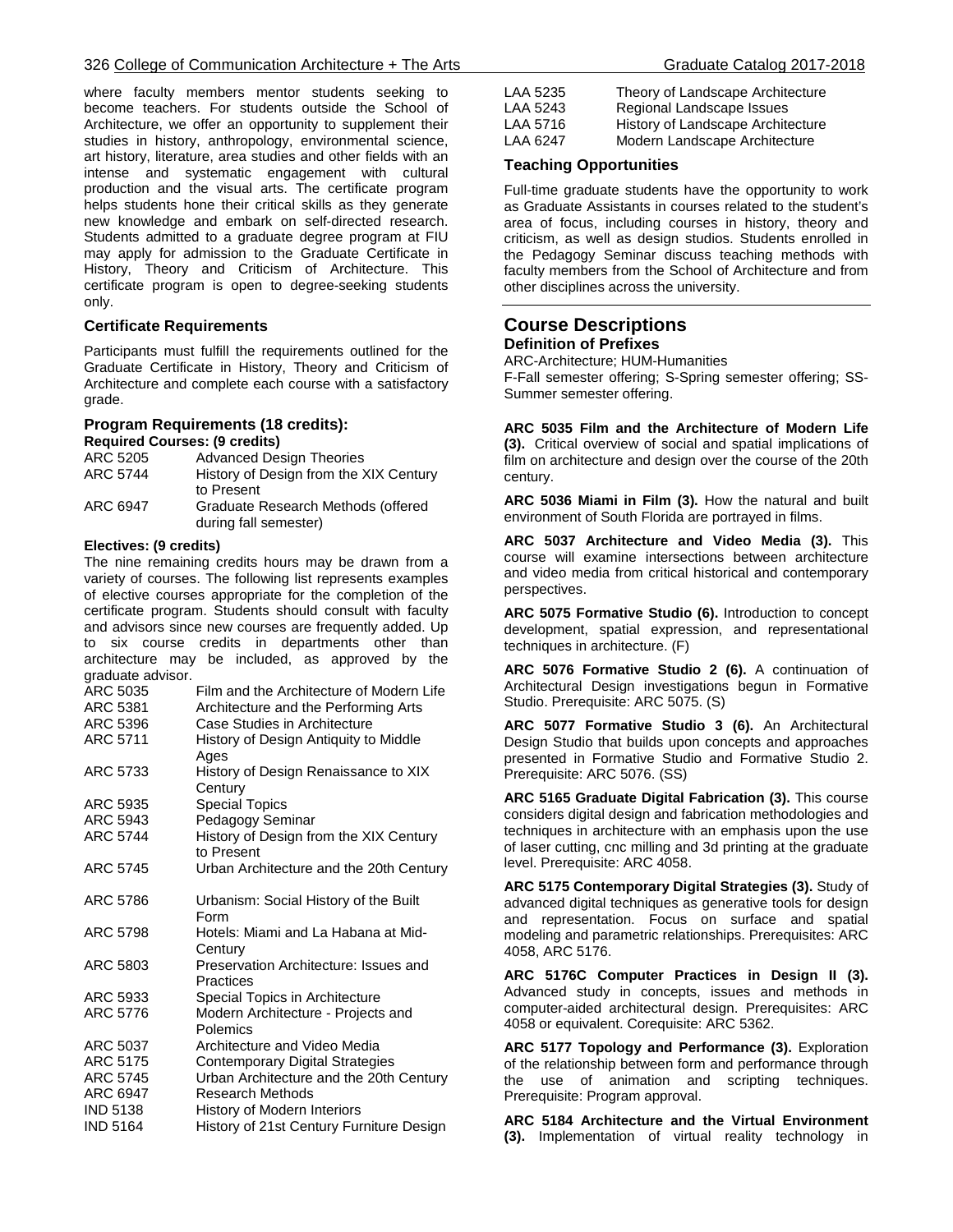architectural representations of existing and proposed built environments for presentation and design research. Prerequisites: ARC 4173, ARC 4174.

**ARC 5186 Interactive Media (3).** Presentation of digital images through an interactive and animated interface online or offline, as well as exploration of ideologies of interactive media.

**ARC 5189 Visual Effects (3).** Introduction of digital video and audio post-production techniques that add sound, text and visual effects to animations, as well as exploration of ideologies of digital animation.

**ARC 5193 Design Presentation Graphics (3).** Exploration of design presentation techniques and portfolio design through the use of digital photography, digital illustration, desk top publishing and web page.

**ARC 5205 Advanced Design Theories (3).** This seminar analyzes western and non-western examples of critical ideology through the investigation of key historical moments and current architectural theory and practice. (F)

**ARC 5249 Introduction to Design Theories (3).** Introduction to the environmental parameters, morphological concepts and ideological principles that generate form and meaning in architecture. Explorations of related spheres of cultural production will also be explored in lectures, readings, and student assignments. Corequisite: ARC 5075.

**ARC 5311 Building Information Modeling (3).** This course will familiarize students foundational concepts such as parametric modeling, assembly modeling, associativity generative and interactive drafting.

**ARC 5329 Architectural Design 5 (6).** Integration of structure and construction techniques in the production of a small to mid-sized public project that incorporates site considerations, materials and structure. Prerequisites: ARC 2304, ARC 2580 and admission to the major. (F)

**ARC 5335 Architectural Design 6 (6).** This studio focuses on housing and related components including the repetitive spatial and structural elements, circulation and contextual considerations. Prerequisites: ARC 3243, BCN 4561. (S)

**ARC 5340 Architectural Design 7 (6).** A flexible framework for appropriate investigations of complex spatial, programmatic, contextual, constructional and ethical issues involved in design projects. Course content varies with instructor. Prerequisites: ARC 4553, ARC 3463. (F,S,SS)

**ARC 5343 Architectural Design 8 (6).** Architectural design explorations of site, building codes, community objectives will be undertaken through individual programming, process and design initiatives for a complex building project. (F,S)

**ARC 5361 Integrated Comprehensive Design (6).** Exploration of arch systems; structural, environmental, lifesafety, assembly and enclosure on building form, content and expression. Students will assess and integrate systems into the design process. Corequisite: ARC 5483. (F,SS)

**ARC 5362 Architectural Design 9: Sustainable Practices (6).** Architectural projects of medium scale.

Exploration and application of sustainable practices emphasizing relation of site and environmental issues to architectural production and design methodology. Prerequisites: Graduate standing and ARC 5361. (S)

**ARC 5370 Urban Development 1 (3).** Introduction to the planning and management of urban development projects.

**ARC 5371 Urban Development 2 (3).** Advanced planning and management of urban development projects. Prerequisite: ARC 5370.

**ARC 5381 Architecture and the Performing Arts (3).** This seminar will consider what architects might learn from the performing arts, particularly how stagecraft can inform design for social spaces in the city.

**ARC 5392 Urban Vertical Surface (3).** Analysis of the mechanisms of surfaces: wall section, the bay, frame, grid, and their transformations.

**ARC 5396 Case Studies in Architecture (3).** The course explores the vast array of decisions that create the architectural experience of outstanding built works.

**ARC 5467 Materials and Methods of Construction (3).** Study of the types of construction and materials used in institutional, residential, and office building assemblies. How materials are installed and inspected, including the use of special equipment. Explorations of the theories and histories of construction will be explored.

**ARC 5483 Integrated Building Systems (3).** Exploration of arch systems integration and specifications in design and construction processes; structural, environmental, lifesafety, assembly and enclosure systems are included. Corequisite: ARC 5361. (F)

**ARC 5486 Architectural Installations (3).** This course will examine the traces of history of architectural fabrications and its relations to the visual arts, media, and technology.

**ARC 5554 Structures 2 (1).** This is the second course in the structures sequence and will introduce fundamentals of structural analysis and design for timber and steel buildings using quantitative process. Prerequisites: ARC 2580 or ARC 5582 or ARC 4586.

**ARC 5554L Structures 2 Lab (2).** The lab sessions will supplement lectures through additional practice and hands-on exercise problems that are designed to enhance the application of structural concepts. Prerequisites: ARC 2580 or ARC 4586 or ARC 5582. Corequisite: ARC 5554.

**ARC 5555 Structures 3 (1).** This is the third course in the structures sequence. It is focused on analysis and design of reinforced concrete structures and lateral resistive systems. Prerequisite: ARC 5554.

**ARC 5555L Structures 3 Lab (2).** The lab sessions will supplement lectures through additional practice and hands-on problems that are designed to enhance the application of structural concepts. Prerequisite: ARC 5554. Corequisite: ARC 5555.

**ARC 5582 Structures 1 (1).** Through the study of statics and strength of materials this course provides a scientific basis for understanding structural systems behavior. Prerequisites: PHY 2053 and MAC 2233 or MAC 1114 or MAC 1147.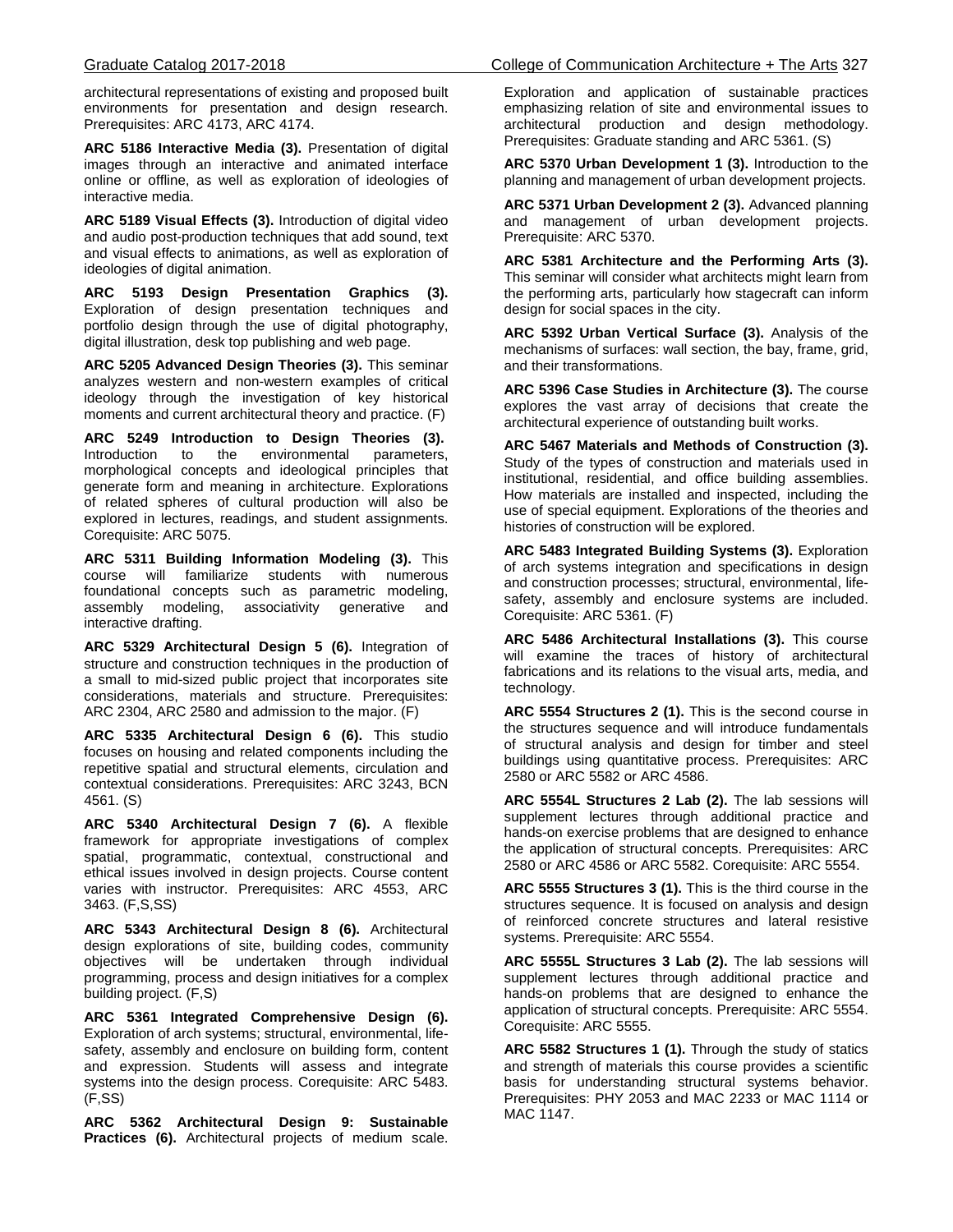**ARC 5582L Structures 1 Lab (2).** The lab sessions will supplement lectures through additional practice and hands-on problems that are designed to enhance the application of structural concepts. Prerequisites: PHY 2053 and MAC 2233 or MAC 1114 or MAC 1147. Corequisite: ARC 5582.

**ARC 5612 Environmental Systems in Architecture 1 (3).** This course considers thermal, electrical, mechanical and conveyance systems and their integration in the architectural design process. Prerequisite: ARC 2304.

**ARC 5621 Environmental Systems in Architecture 2 (3).** This course considers the role of acoustic and luminous behaviors in architecture and the architectural design process. Topics including daylighting, artificial lighting, electrical systems and acoustics. Prerequisite: ARC 2304.

**ARC 5623 Design Ecology and Technology (3).** This course explores the environmental impact of design decisions, their philosophical underpinnings and the role played by technology.

**ARC 5695 Environmental Systems for Healthcare Environments (3).** Study of building environmental systems and building performance issues that impact the design of Healthcare environments.

**ARC 5711 History of Design: Antiquity to Middle-Ages (3).** Survey of architectural, interior, and landscape design from antiquity to the middle ages, including Western and non-Western traditions. Explorations of related and causal ideologies will be covered in lectures, readings, and student assignments. Corequisite: ARC 5075.

**ARC 5733 History of Design: Renaissance to XIX Century (3).** Survey of architectural, interior, and landscape design from the Renaissance to the nineteenth century, including Western and non-Western traditions. Explorations of related and causal ideologies will be covered in lectures, readings, and student assignments. Corequisite: ARC 5076.

**ARC 5734 Culture and Art in Italy (3).** Course describes the evolution of culture and aesthetics and their immediate relationship with the creation of these works. Consists of site visits and class lectures. Additional readings and project for graduate students.

**ARC 5744 History of Design from the XIX Century to Present (2).** Survey and advanced analysis of architecture, interior architecture, and landscape architecture from the XIX century to the present, including western and non-western traditions. Explorations of related and causal ideologies will be covered in lecture. Corequisite: ARC 5744L.

**ARC 5744L History of Design from the XIX Century to Present Lab (1).** Laboratory section for ARC 5744. Reading and discussion of course texts and writing assignment. Laboratory work in conjunction with set lab. Prerequisites: ARC 2701, ARC 2702. Corequisite: ARC 5744.

**ARC 5745 Urban Architecture and the 20th Century (3).** The course will examine debates on urban architecture surrounding the rise of Modernism in the 1920s and will follow those lines of thought into current discussions of architectural design in cities.

**ARC 5750 Architectural History of the Americas (3).** Historical analysis of the development of built forms and styles in tropical and subtropical Americas, investigating its socio-political and artistic context. Prerequisite: Permission of the instructor.

**ARC 5756 The Architecture of the City (3).** To analyze the layering that composes Rome's urban form and to offer a necessary basis of historical and theoretical information in order to take advantage of the Roman experience. Different periods of history of Rome are presented in lectures and site visits. Additional readings and projects.

**ARC 5770 Historiographic Methods in Architecture (3).** Seminar course designed to introduce graduate students to historiographic methodologies in architecture through close readings of key texts. Prerequisite: Graduate standing.

**ARC 5776 Modern Architecture - Projects and Polemics (3).** This seminar focuses on close readings of primary sources drawn from key works of architectural theory. The course also explores key historical text, architectural theory and criticism. Prerequisite: ARC 5744.

**ARC 5786 Urbanism: Social History of the Built Form (3).** This course introduces students to historical analysis, theories, techniques and aesthetics as they relate to urban design.

**ARC 5798 Hotels: Miami and La Habana at Mid-Century (3).** A research-based, in-depth study of midcentury modern hotels constructed in Miami/Miami Beach, Florida and La Habana, Cuba just prior to the Cuban revolution.

**ARC 5803 Preservation Architecture: Issues and Practices (3).** This course explores issues and practices of architectural preservation as an integral concern of architecture.

**ARC 5905 Solar Decathlon (1).** Research based course to develop the architectural and engineering concepts for the solar decathlon house.

**ARC 5933 Special Topics (1-6).** Coursework on a particular aspect of architecture under the direction of faculty in a classroom format. Prerequisite: Program approval.

**ARC 5935 Special Topics (3).** Coursework on a particular aspect of architecture under the direction of faculty in a classroom format.

**ARC 5936 Cejas Eminent Scholar Graduate Seminar (1-3).** Seminar/workshop course taught by distinguished educators, scholars, and designers. Lectures, critical readings and discussions of thematic topics make up the course.

**ARC 5938 Special Topics Design Studio (6).** An architectural design studio based on a particular aspect of architectural design and relevant ideologies under the direction of appropriate faculty.

**ARC 5939 GreeN: Designing for Sustainability (3).** This course will review established and emerging principles of sustainable design/construction, and test strategies for their implementation in design practice. Prerequisite: Graduate standing.